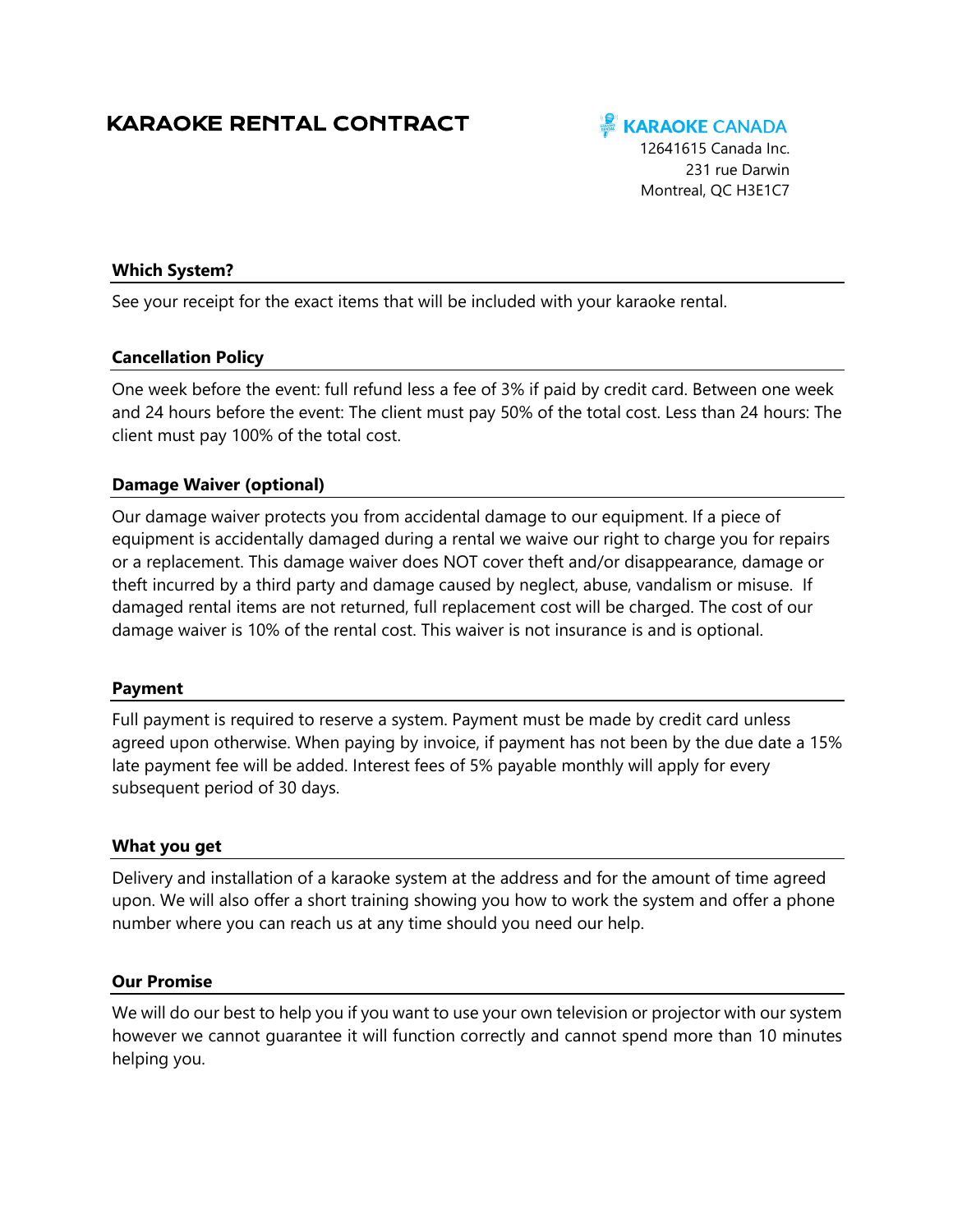Our system will work correctly. If something is wrong you can call us and we will help you as much as possible.

Our systems are tested before each delivery to ensure they are in working order

To do our very best to be on location in the delivery window.

## **Your Promise**

You will be at location of the delivery at the specified time and will be reachable at the phone number you left with us. If you are not there and cannot be reached, we will wait for a maximum of 30 minutes. After 30 minutes we will leave the premise and cancel your reservation. The amount you paid will not be reimbursed however it can be used as credit for a future rental.

If you are not at the location but we can proceed with the installation, we will do so and wait an extra 30 minutes for your arrival. After 30 minutes we will leave the premises.

In both cases above, if you would like us to wait for your arrival a fee of \$20 will be due for every period of 30 minutes after the initial wait period and an additional fee of \$75 is due if you would like us to return after we have left the location of your delivery.

If we cannot pick up the system at the agreed upon pickup time, we will wait 30 minutes. If you would like us to wait you will have to pay \$20 for each period of 30 minutes beyond the initial 30 minute wait period. If we must leave and come back you will pay an additional \$75 in addition to a \$0.25/km charge if the location is beyond our delivery radius.

You are responsible for the equipment at all times.

You cannot rent out the system to somebody else unless agreed upon beforehand.

You will bear full responsibility if you decide to move the system and cannot get it functioning correctly afterwards.

If the system is not functioning correctly, you must call us immediately. If we learn afterwards that the system did not function correctly, we unfortunately cannot offer you a refund.

If you are doing the installation on your own and are unable to get the system working you promise to call us so that we can help you over the phone.